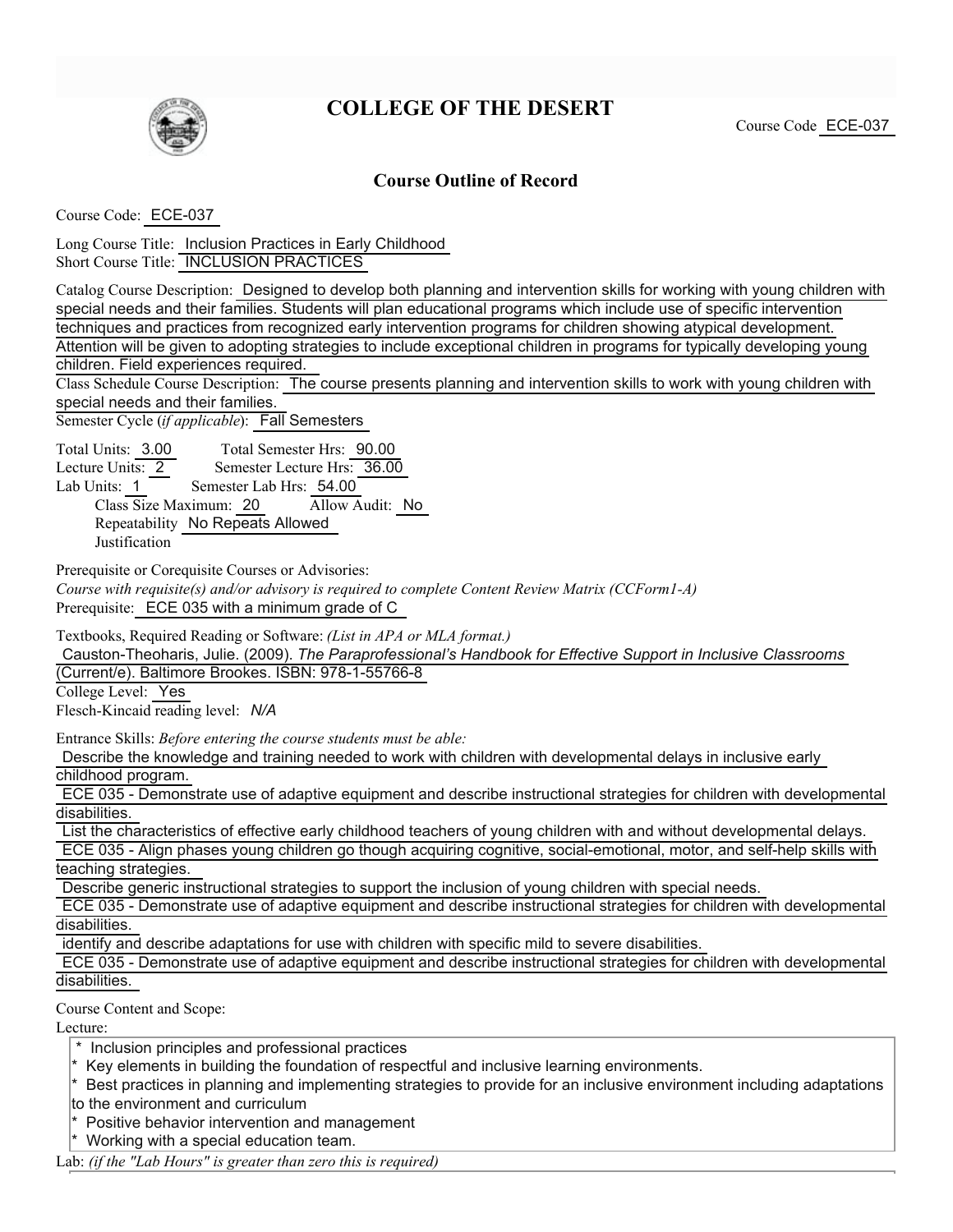Practical application of strategies and professional practices to plan and implement inclusion in an early childhood setting

Course Student Learning Outcomes:

CONCEPT of INCLUSION. Comprehend and defend the critical elements of inclusion for children with special needs and their typically developing peers.

INCLUSIVE TEACHING PRACTICE. Evaluate inclusiveness within a learning environment and design/implement inclusive curriculum, individualized plans and guidance.

Course Objectives: *Upon completion of this course, students will be able to:*

Demonstrate an understanding of inclusion principles and ethics.

Articulate and demonstrate inclusive professional practice.

Design and implement inclusive curriculum and individual program plans that are bias free and support diversity.

Plan, implement and evaluate class-wide adaptive program plans based on the observations of children's behavior within their learning environment

Demonstrate an understanding of behavior guidance principles and strategies in an inclusive environment.

f. Apply a routines based approach to support children with disabilities in an inclusive environment

Demonstrate ability to create a learning environment that encompasses class-wide adaptive programming.

Methods of Instruction: *(Integration: Elements should validate parallel course outline elements)*

**Activity Discussion Journal** Laboratory **Lecture Observation** Self-exploration

Assignments: *(List samples of specific activities/assignments students are expected to complete both in and outside of class.)* In Class Hours: 90.00

Outside Class Hours: 72.00 Out-of-class Assignments

a. Read text as assigned

b. Develop a portfolio of child observations, from class lists to running records, checklists, anecdotal, frequency counts. c. Design and implement weekly group lesson plans with adaptations for children with special needs in an inclusive

environment.

d. Keep a journal of self-reflection on teaching.

In-class Assignments

Work with special education team to design an individual Behavior Support Plan. Conduct written and verbal feedback on the effectiveness of the lesson plans.

Methods of Evaluating Student Progress: *The student will demonstrate proficiency by:* Guided/unguided journals Self-Reflection on teaching Portfolios Child portfolio Laboratory projects Lesson plans including written reports on effectiveness of plans Field/physical activity observations Behavior Support Plan Presentations/student demonstration observations mall group activities Mid-term and final evaluations Exams

Need/Purpose/Rationale -- *All courses must meet one or more CCC missions.*

PO - Career and Technical Education

Apply critical thinking skills to execute daily duties in their area of employment.

IO - Personal and Professional Development

Self-evaluate knowledge, skills, and abilities.

Display habits of intellectual exploration, personal responsibility, and physical well being.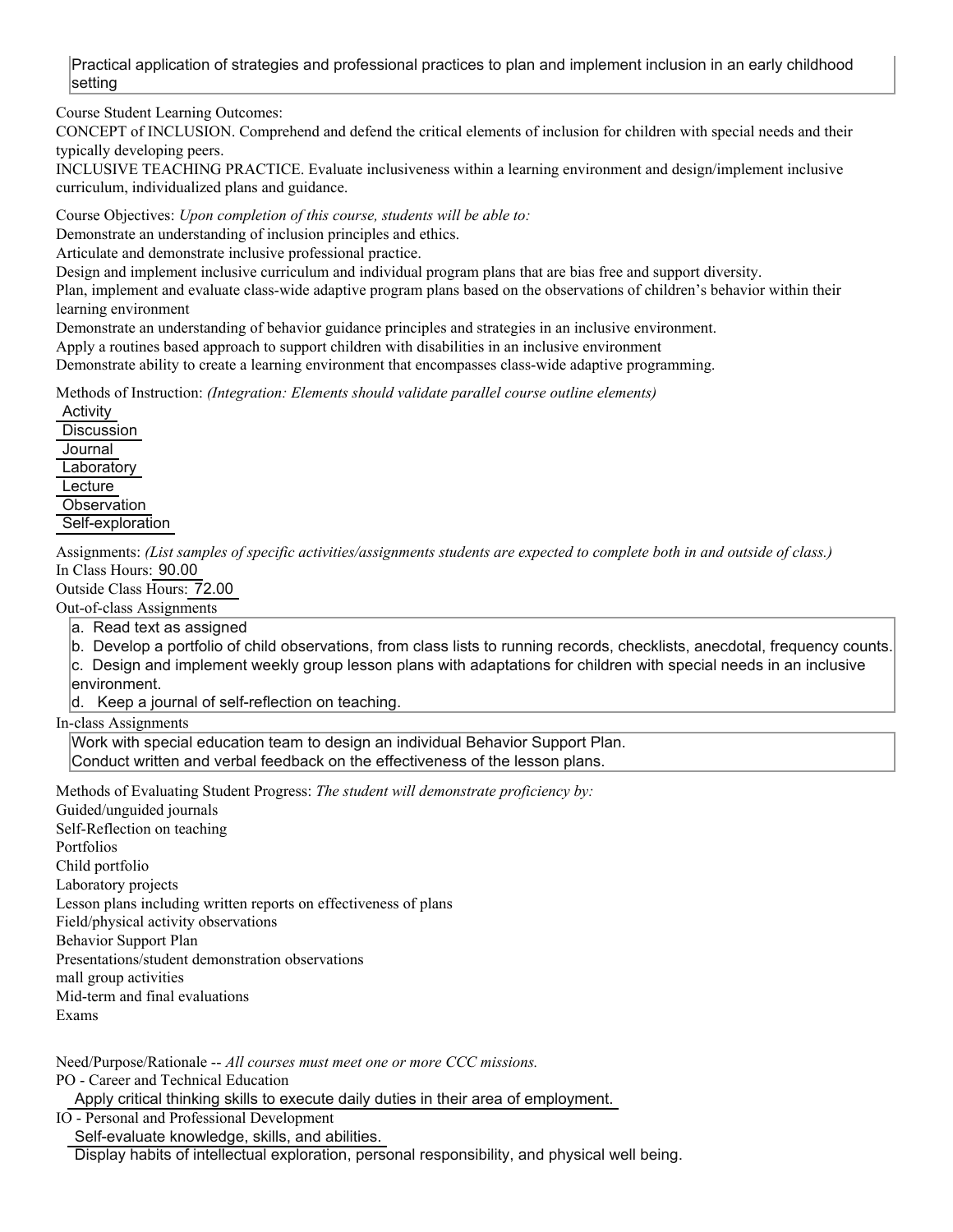Demonstrate an understanding of ethical issues to make sound judgments and decisions. Value diverse cultures and populations. Value the feedback of others.

Special Materials and/or Equipment Required of Students:

Materials Fees: **Required Material?** 

## **Material or Item Cost Per Unit Total Cost Per Unit Total Cost Per Unit Cost Per Cost Per Cost Per Cost Per Cost Per Cost Per Cost Per Cost Per Cost Per Cost Per Cost Per Cost Per Cost Per Cost Per Cost Per Cost Per Cost P**

Provide Reasons for the Substantial Modifications or New Course:

 Early childhood classrooms are increasingly serving children with special needs and high quality programs include those children throughout the daily learning activities and routines in meaningful ways. There is a demand for teachers with this knowledge as expressed by our Program Review in 2006, our Advisory Committee and enrollment in other courses about children with special needs. We also intend to build a Certificate for Early Intervention Specialist and this will be a core course. This lab class will follow the previous two courses related to special needs (ECE 33 and ECE 35).

a. Cross-Listed Course *(Enter Course Code)*: *N/A* b. Replacement Course *(Enter original Course Code)*: *N/A*

19. Grading Method *(choose one)*: Letter Grade Only

MIS Course Data Elements a. Course Control Number [CB00]: *N/A* b. T.O.P. Code [CB03]: 130500.00 - Child Development/Early C Credit Status [CB04]: D - Credit - Degree Applicable Course Transfer Status  $[CB05]$ : B = Transfer CSU Basic Skills Status [CB08]:  $2N = Not basic skills course$ Vocational Status [CB09]: Clearly Occupational Course Classification [CB11]: A - Liberal Arts and Sciences Special Class Status [CB13]: N - Not Special i. Course CAN Code [CB14]: *N/A* Course Prior to College Level  $[CB21]$ :  $Y = Not Applicable$ Course Noncredit Category [CB22]: Y - Not Applicable Funding Agency Category [CB23]:  $\overline{Y}$  = Not Applicable Program Status [CB24]: 1 = Program Applicable Name of Approved Program *(if program-applicable)*: EARLY CHILDHOOD EDUCATION and State of California SITE Supervisor Credential preparation *Attach listings of Degree and/or Certificate Programs showing this course as a required or a restricted elective.)*

Enrollment - Estimate Enrollment First Year: 20 Third Year: 20

Resources - Faculty - Discipline and Other Qualifications: Sufficient Faculty Resources: No b. If No, list number of FTE needed to offer this course: 0.2000

Additional Equipment and/or Supplies Needed and Source of Funding.

24. Additional Construction or Modification of Existing Classroom Space Needed. *(Explain:)*

## FOR NEW OR SUBSTANTIALLY MODIFIED COURSES

Library and/or Learning Resources Present in the Collection are Sufficient to Meet the Need of the Students Enrolled in the Course: Yes

Originator Donna, Marie Greene Origination Date 01/12/10